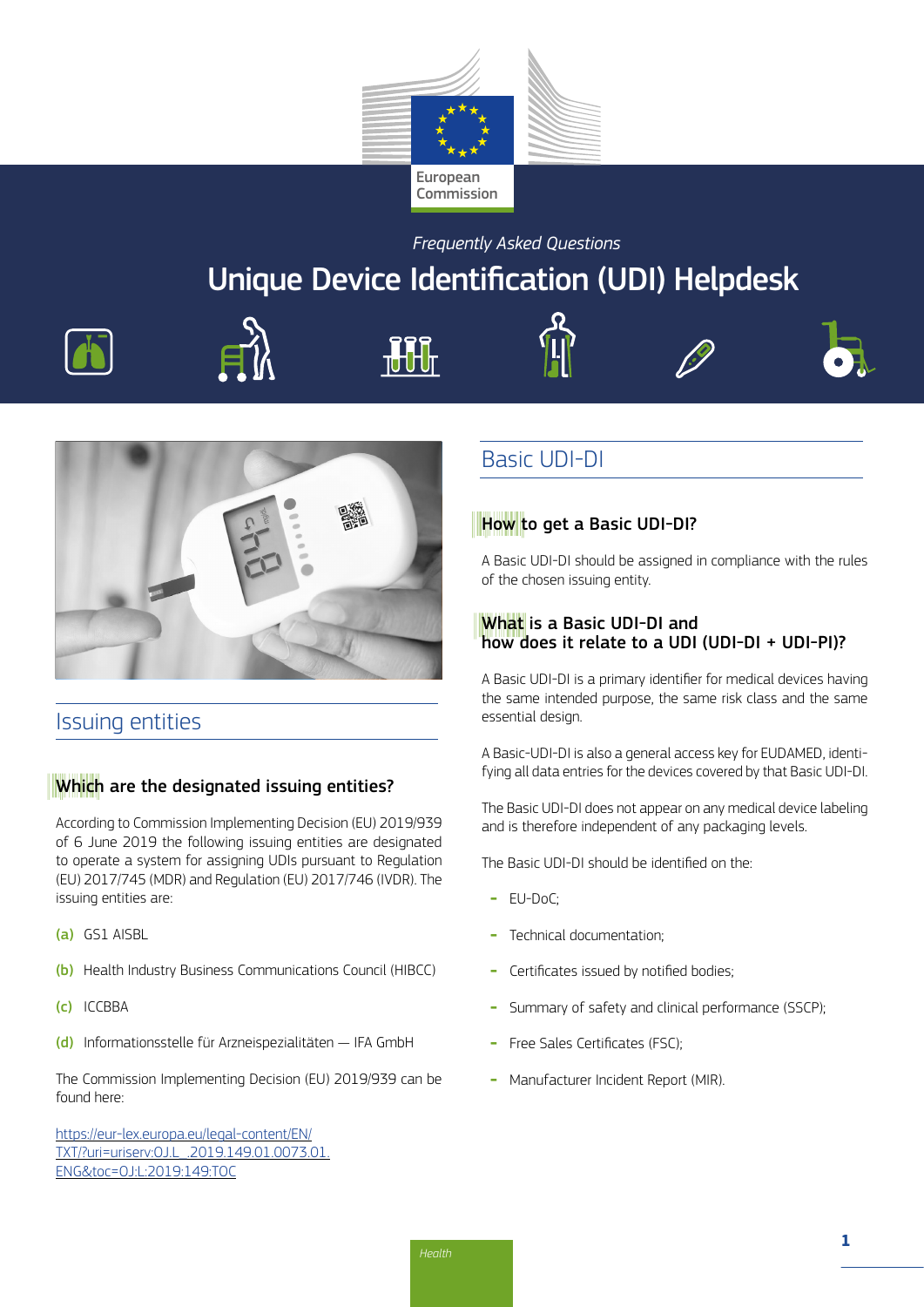### Can one Basic UDI-DI be linked with more than one UDI-DI?

Medical devices with the same intended purpose, risk class, essential design etc, are grouped under a single and unique Basic UDI-DI.

As such, a medical device that has been assigned a UDI-DI can be linked to only one Basic UDI-DI. There is, therefore, a one-to-one relationship of 1 UDI-DI per 1 Basic UDI-DI.

On the other hand, one Basic UDI-DI can be linked to multiple UDI-DIs. Therefore, there is a relationship of 1 Basic UDI-DI to N UDI-DIs.

Further information is available in the following MDCG 2018-1 rev. 4 document:

[https://ec.europa.eu/health/sites/default/files/md\\_](https://ec.europa.eu/health/sites/default/files/md_sector/docs/md_mdcg_2018-1_guidance_udi-di_en.pdf) [sector/docs/md\\_mdcg\\_2018-1\\_guidance\\_udi-di\\_en.pdf](https://ec.europa.eu/health/sites/default/files/md_sector/docs/md_mdcg_2018-1_guidance_udi-di_en.pdf)

# UDI (UDI-DI and UDI-PI)

# Where to get a UDI?

The assignment of a UDI to a specific medical device and accessory falls within the responsibilities of the legal manufacturer. The UDI should be created in line with the rules defined by the chosen issuing entity.

Systems and procedure packs according to Article 22 MDR and Kits according to IVDR (Annex VI, Part C, section 3.7) must also be assigned and bear their own UDI.

# Technical files and DoC

### What are technical files and the Declaration of Conformity and why are they needed?

The technical file is a set of documents providing objective evidence that the applicable MDR or IVDR requirements have been fulfilled for a specific device or group of devices. The technical documentation should include the elements set out in Annexes II and III of the MDR or IVDR.

For devices, other than Class I (MDR) and Class A (IVDR) devices, the technical documentation is part of the assessments conducted by the notified body of the legal manufacturer.

Upon request by a competent authority, the manufacturer should provide the technical documentation in its entirety, or a summary thereof.

With the Declaration of Conformity (DoC), the legal manufacturer declares under its sole responsibility that all medical devices covered by the signed DoC are compliant with the corresponding applicable requirements of the MDR or IVDR.

The minimum content of the DoC is provided in Annex IV of both regulations (MDR / IVDR).

# Legacy devices

### What are legacy devices?

Legacy devices are devices that, in accordance with Article 120(3) MDR and Article 110(3) IVDR, are placed on the market after the respective dates of application of the MDR or IVDR and until 26 May 2024, or until the relevant certificate becomes void, if certain conditions are fulfilled.

- devices that are class I devices under Directive 93/42/FFC for which a declaration of conformity was drawn up prior to 26 May 2021 and for which the conformity assessment procedure under the MDR requires the involvement of a notified body;
- devices covered by a valid certificate issued in accordance with Directives 90/385/EEC or 93/42/EEC prior to 26 May 2021;
- devices covered by a valid certificate issued in accordance with Directive 98/79/EC prior to 26 May 2022.

Legacy devices follow the requirements of MDD 93/42/EEC but, according to article 120(3) MDR 2017/745, some requirements of the MDR are also applicable to legacy devices. In particular: requirements relating to post-market surveillance, market surveillance, vigilance, registration of economic operators and registration of devices. However, UDI obligations do not apply to legacy devices.

### Do legacy devices need to be registered in EUDAMED?

According to MDCG-2019-05, legacy devices are to be registered in EUDAMED without a Basic UDI-DI and UDI-DI.

For registration in EUDAMED, EUDAMED will assign a EUDAMED DI and a EUDAMED ID to the device instead of the Basic UDI-DI and UDI-DI respectively. This will allow the system to work and to keep the EUDAMED design as close as possible to the MDR design. The EUDAMED DI and EUDAMED ID will be unique for a given legacy device.

The registration deadlines for these devices are those referred to in Article 123(3)(e): 18 months after the date of application provided that EUDAMED is fully functional on time, or 24 months after publication of notice referred to in Article 34(3).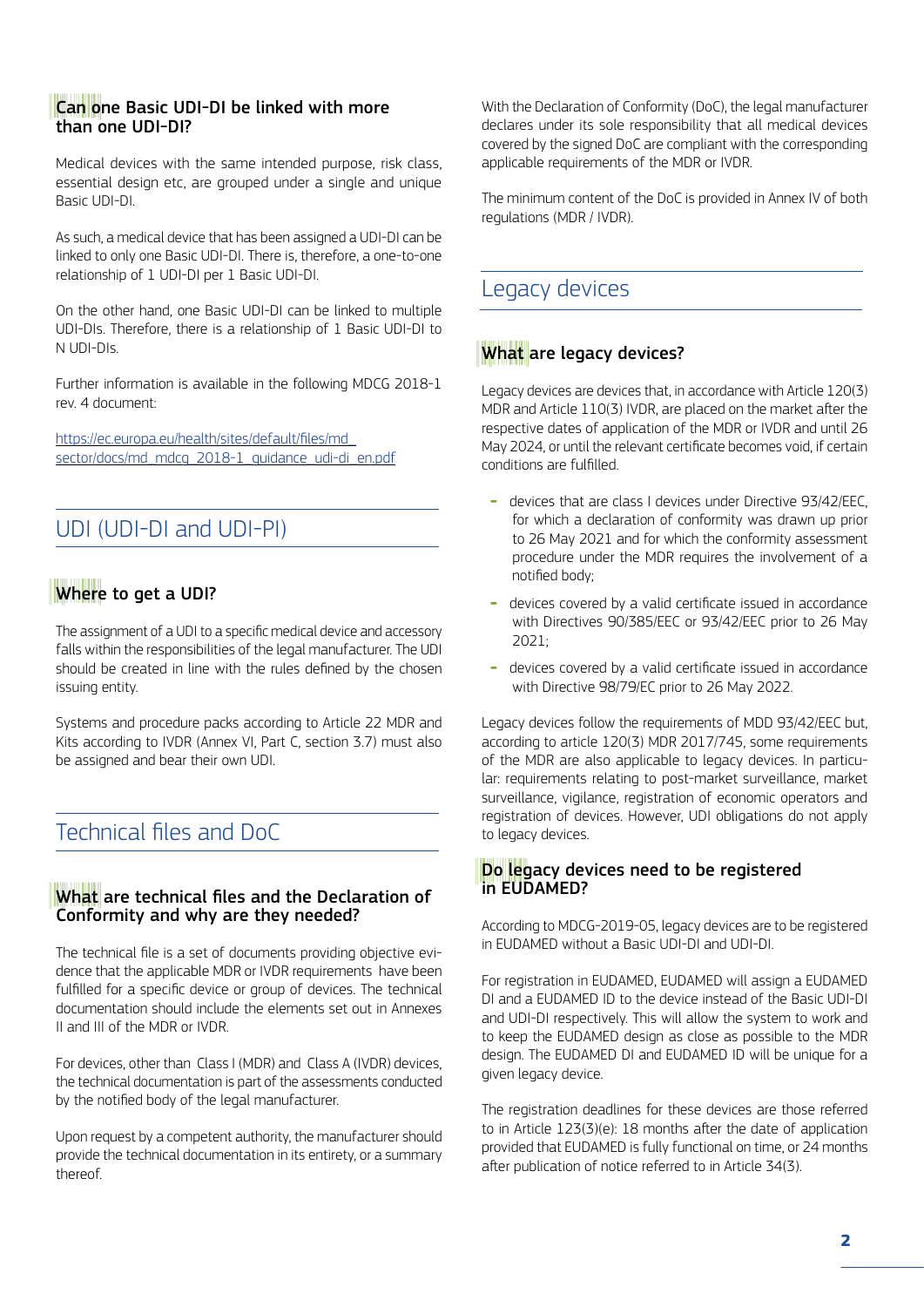In the event of a serious incident or field safety corrective action to be reported during the 18/24 months referred to in the paragraph above, if the legacy devices have not already been registered in EUDAMED, they must be registered when the serious incident/ field safety corrective action is reported.

Here the link to the MDCG 2019-05 document:

[https://ec.europa.eu/health/sites/default/files/md\\_sector/docs/md\\_](https://ec.europa.eu/health/sites/default/files/md_sector/docs/md_mdcg_2019_5_legacy_devices_registration_eudamed_en.pdf) [mdcg\\_2019\\_5\\_legacy\\_devices\\_registration\\_eudamed\\_en.pdf](https://ec.europa.eu/health/sites/default/files/md_sector/docs/md_mdcg_2019_5_legacy_devices_registration_eudamed_en.pdf)

### EUDAMED

#### How to access eudamed? How to register a medical device?

The UDI/Device registration module is expected to be released for voluntary use in September 2021, after which registration of devices will be possible. To register devices in EUDAMED, it is necessary to first register as an Actor in the Actor registration module, which has been available since December 2020.

Further information will be provided as soon as possible.

### Reusable devices and direct marking

### What to do in the event of space constraints?

The requirements of MDR Annex VI, Part C, section 4.1 and 4.2 should be taken into consideration:

The UDI carrier (AIDC and HRI representation of the UDI) should be placed on the label or on the device itself and on all higher levels of device packaging. Higher levels do not include shipping containers.

The MDR (Annex VI, Part C, section 4.10) defines the exemptions for the direct marking of reusable medical devices. These are mentioned below.

The direct marking requirement shall not apply to devices in the following circumstances:

- (a) any type of direct marking would interfere with the safety or performance of the device;
- (b) the device cannot be directly marked because it is not technologically feasible.

In cases where, due to space constraints, the UDI information cannot be placed on the device itself, the manufacturer should explain this in the technical documentation.

In the event of significant space constraints on the unit of use packaging, the UDI carrier may be placed on the next higher packaging level.

As a result, the next higher packaging level to provide the required space for the UDI carrier must contain this information.

# Systems and procedure packs and configurable devices

How to assign a UDI to procedure pack / configurable device components if they are medical devices in their own right or are implantable devices?

#### REQUIREMENTS FOR SYSTEMS / PROCEDURE PACKS:

According to Annex VI, Part C, section 6.3.2 of the MDR:

Device contents of systems or procedure packs shall bear a UDI carrier on their packaging or on the device itself.

Exemptions:

- (a) individual single-use disposable devices, the uses of which are generally known to the persons by whom they are intended to be used, which are contained within a system or procedure pack, and which are not intended for individual use outside the context of the system or procedure pack, shall not be required to bear their own UDI carrier;
- (b) devices that are exempted from bearing a UDI carrier on the relevant level of packaging shall not be required to bear a UDI carrier when included within a system or procedure pack.

#### REQUIREMENTS FOR CONFIGURABLE DEVICES:

According to Annex VI, Part C, section 6.4 of the MDR:

A UDI shall be assigned to the configurable device in its entirety and shall be called the configurable device UDI.

Each component that is considered a device and is commercially available on its own shall be assigned a separate UDI.

#### SPECIFIC REQUIREMENTS FOR IMPLANTABLE DEVICES, ACCORDING TO ANNEX VI, PART C, SECTION 6.1:

Implantable devices shall, at their lowest level of packaging ('unit packs'), be identified or marked with a UDI (UDI-DI + UDI-PI) using AIDC (automatic identification and data capture);

The UDI-PI shall have at least the following characteristics:

- (a) the serial number for active implantable devices:
- (b) the serial number or lot number for other implantable devices.